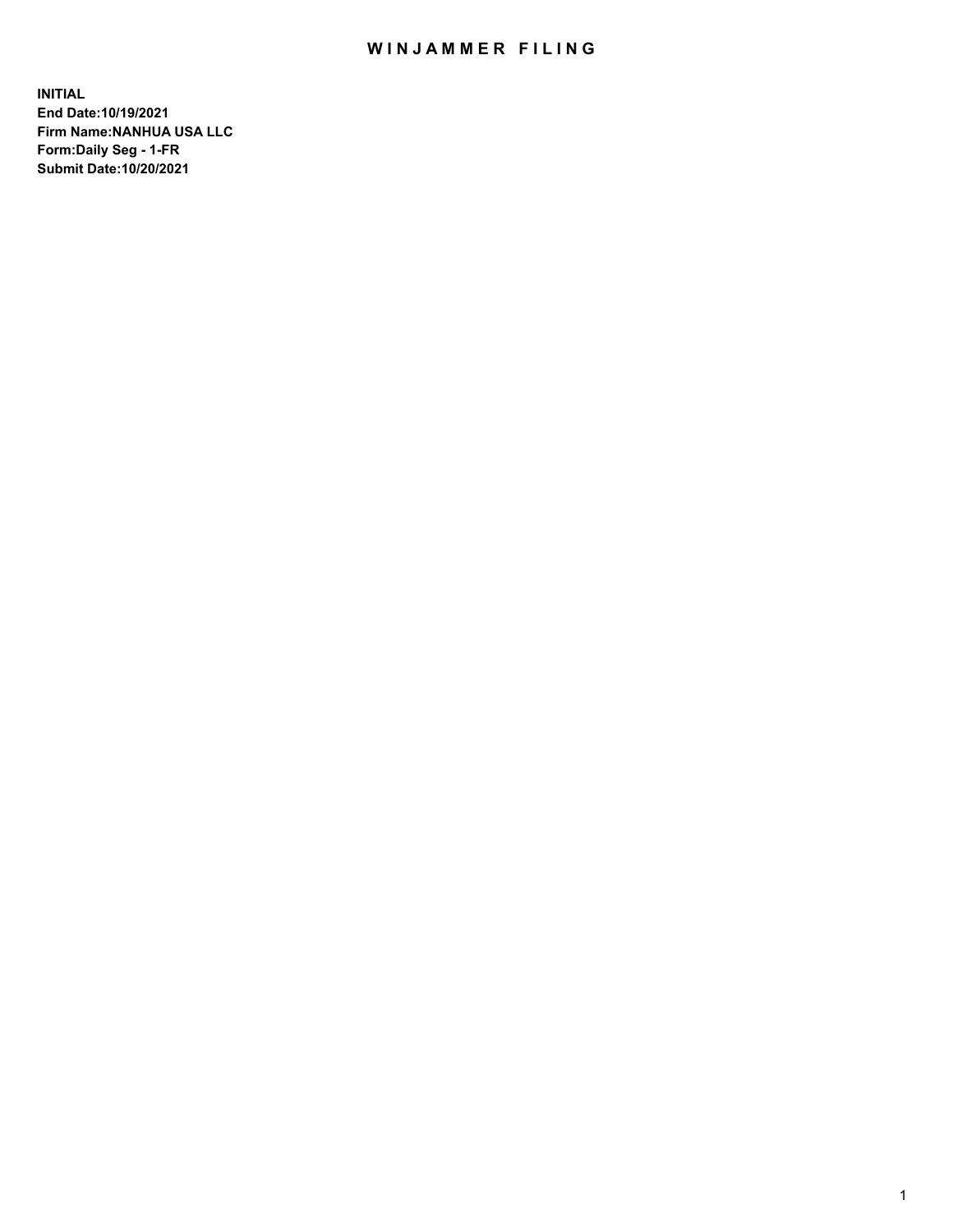### **INITIAL End Date:10/19/2021 Firm Name:NANHUA USA LLC Form:Daily Seg - 1-FR Submit Date:10/20/2021 Daily Segregation - Cover Page**

Name of Company **NANHUA USA LLC** [0010] Contact Name **Tracy Yuan** [0040] Contact Phone Number **+1 (312) 526-3930** [0060] Contact Email Address **tracy.yuan@nanhua-usa.com** [0065] FCM's Customer Segregated Funds Residual Interest Target (choose one): a. Minimum dollar amount: ; or **3,500,000** [8930] b. Minimum percentage of customer segregated funds required:% ; or **0** [8940] c. Dollar amount range between:and; or **0** [8950] **0** [8951] d. Percentage range of customer segregated funds required between:% and%. **0** [8960] **0** [8961] FCM's Customer Secured Amount Funds Residual Interest Target (choose one): a. Minimum dollar amount: ; or **100,000** [8970] b. Minimum percentage of customer secured funds required:% ; or **0** [8980] c. Dollar amount range between:and; or **0** [8990] **0** [8991] d. Percentage range of customer secured funds required between:% and%. **0** [9000] **0** [9001] FCM's Cleared Swaps Customer Collateral Residual Interest Target (choose one): a. Minimum dollar amount: ; or **0** [9010] b. Minimum percentage of cleared swaps customer collateral required:% ; or **0** [9020] c. Dollar amount range between:and; or **0** [9030] **0** [9031]

d. Percentage range of cleared swaps customer collateral required between:% and%. **0** [9040] **0** [9041]

Attach supporting documents CH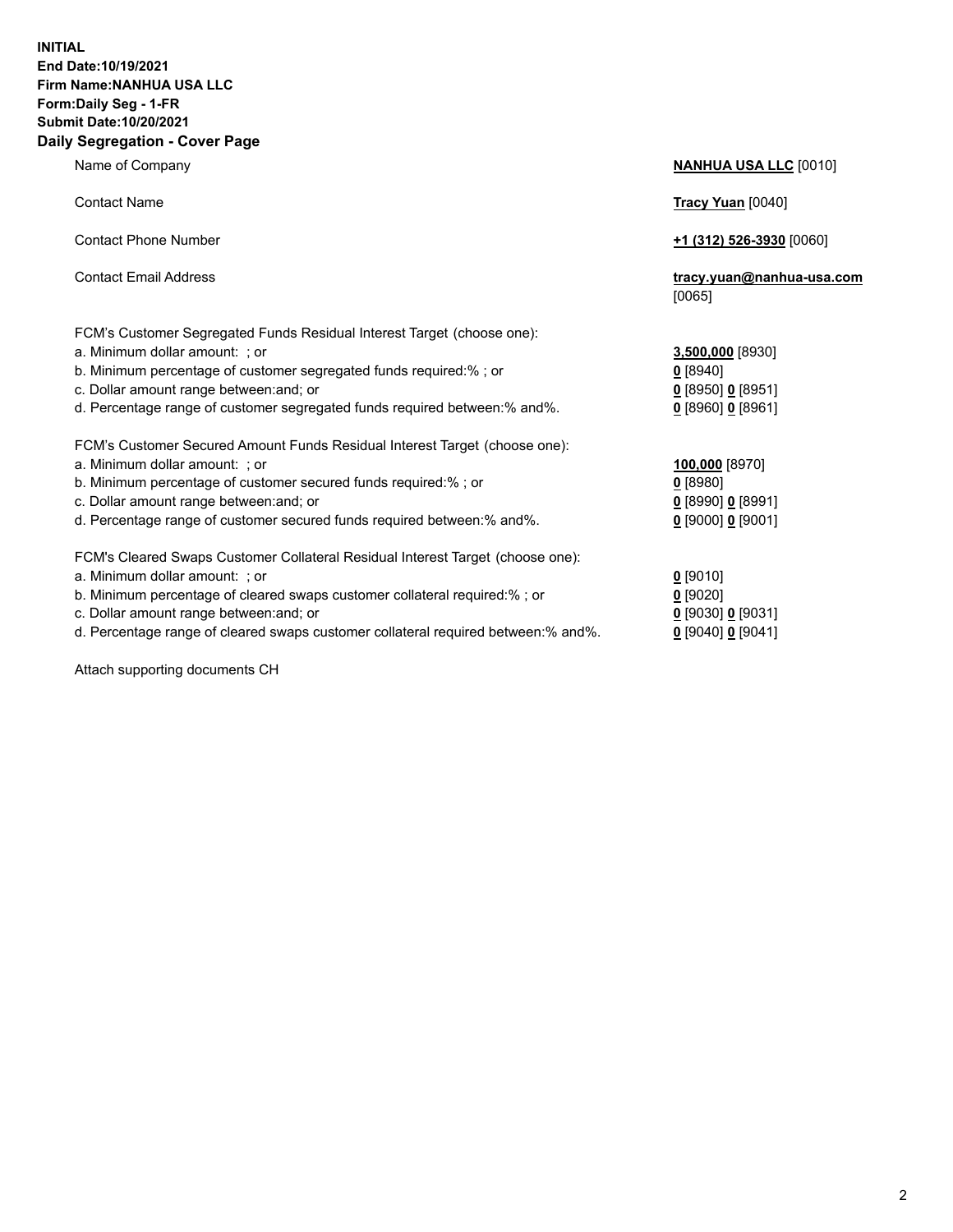## **INITIAL End Date:10/19/2021 Firm Name:NANHUA USA LLC Form:Daily Seg - 1-FR Submit Date:10/20/2021**

# **Daily Segregation - Secured Amounts**

|     | Foreign Futures and Foreign Options Secured Amounts                                                        |                         |
|-----|------------------------------------------------------------------------------------------------------------|-------------------------|
|     | Amount required to be set aside pursuant to law, rule or regulation of a foreign                           | $0$ [5605]              |
|     | government or a rule of a self-regulatory organization authorized thereunder                               |                         |
| 1.  | Net ledger balance - Foreign Futures and Foreign Option Trading - All Customers                            |                         |
|     | A. Cash                                                                                                    | 53 [5615]               |
| 2.  | B. Securities (at market)                                                                                  | $0$ [5617]              |
|     | Net unrealized profit (loss) in open futures contracts traded on a foreign board of trade                  | $0$ [5625]              |
| 3.  | Exchange traded options                                                                                    |                         |
|     | A. Market value of open option contracts purchased on a foreign board of trade                             | $0$ [5635]              |
|     | B. Market value of open contracts granted (sold) on a foreign board of trade                               | $0$ [5637]              |
| 4.  | Net equity (deficit) (add lines 1. 2. and 3.)                                                              | 53 [5645]               |
| 5.  | Account liquidating to a deficit and account with a debit balances - gross amount                          | $0$ [5651]              |
|     | Less: amount offset by customer owned securities                                                           | 0 [5652] 0 [5654]       |
| 6   | Amount required to be set aside as the secured amount - Net Liquidating Equity                             | 53 [5655]               |
|     | Method (add lines 4 and 5)                                                                                 |                         |
| 7.  | Greater of amount required to be set aside pursuant to foreign jurisdiction (above) or line                | 53 [5660]               |
|     | 6.                                                                                                         |                         |
|     | FUNDS DEPOSITED IN SEPARATE REGULATION 30.7 ACCOUNTS                                                       |                         |
| 1.  | Cash in Banks                                                                                              |                         |
|     | A. Banks located in the United States                                                                      | 353,074 [5700]          |
|     | B. Other banks qualified under Regulation 30.7                                                             | 0 [5720] 353,074 [5730] |
| 2.  | Securities                                                                                                 |                         |
|     | A. In safekeeping with banks located in the United States                                                  | $0$ [5740]              |
|     | B. In safekeeping with other banks qualified under Regulation 30.7                                         | 0 [5760] 0 [5770]       |
| 3.  | Equities with registered futures commission merchants                                                      |                         |
|     | A. Cash                                                                                                    | $0$ [5780]              |
|     | <b>B.</b> Securities                                                                                       | $0$ [5790]              |
|     | C. Unrealized gain (loss) on open futures contracts                                                        | $0$ [5800]              |
|     | D. Value of long option contracts                                                                          | $0$ [5810]              |
|     | E. Value of short option contracts                                                                         | 0 [5815] 0 [5820]       |
| 4.  | Amounts held by clearing organizations of foreign boards of trade                                          |                         |
|     | A. Cash                                                                                                    | $0$ [5840]              |
|     | <b>B.</b> Securities                                                                                       | $0$ [5850]              |
|     | C. Amount due to (from) clearing organization - daily variation                                            | 0[5860]                 |
|     | D. Value of long option contracts                                                                          | $0$ [5870]              |
|     | E. Value of short option contracts                                                                         | 0 [5875] 0 [5880]       |
| 5.  | Amounts held by member of foreign boards of trade                                                          |                         |
|     | A. Cash                                                                                                    | $0$ [5900]              |
|     | <b>B.</b> Securities                                                                                       | $0$ [5910]              |
|     | C. Unrealized gain (loss) on open futures contracts                                                        | $0$ [5920]              |
|     | D. Value of long option contracts                                                                          | $0$ [5930]              |
|     | E. Value of short option contracts                                                                         | 0 [5935] 0 [5940]       |
| 6.  | Amounts with other depositories designated by a foreign board of trade                                     | $0$ [5960]              |
| 7.  | Segregated funds on hand                                                                                   | $0$ [5965]              |
| 8.  | Total funds in separate section 30.7 accounts                                                              | 353,074 [5970]          |
| 9.  | Excess (deficiency) Set Aside for Secured Amount (subtract line 7 Secured Statement<br>Page 1 from Line 8) | 353,021 [5680]          |
| 10. | Management Target Amount for Excess funds in separate section 30.7 accounts                                | 100,000 [5980]          |
| 11. | Excess (deficiency) funds in separate 30.7 accounts over (under) Management Target                         | 253,021 [5985]          |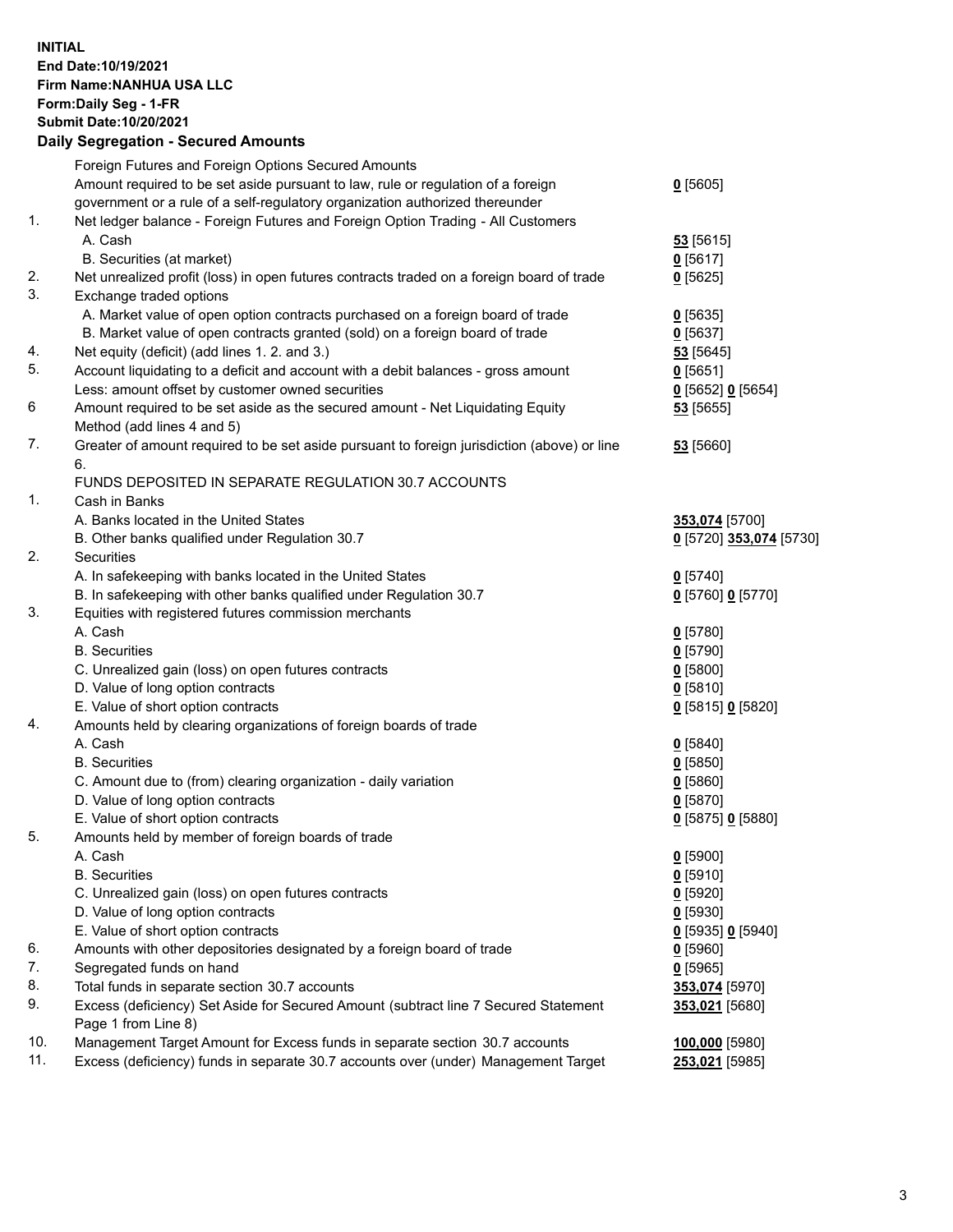**INITIAL End Date:10/19/2021 Firm Name:NANHUA USA LLC Form:Daily Seg - 1-FR Submit Date:10/20/2021 Daily Segregation - Segregation Statement** SEGREGATION REQUIREMENTS (Section 4d(2) of the CEAct) 1. Net ledger balance A. Cash **129,281,506** [5000] B. Securities (at market) **0** [5010] 2. Net unrealized profit (loss) in open futures contracts traded on a contract market **-13,683,029** [5020] 3. Exchange traded options A. Market value of open option contracts purchased on a contract market **248,200** [5030] B. Market value of open option contracts granted (sold) on a contract market **-2,698,427** [5040] 4. Net Equity (deficit) (add lines 1, 2, and 3) **113,148,250** [5050] 5. Accounts liquidating to a deficit and accounts with debit balances - gross amount **0** [5060] Less: amount offset by customer owned securities **0** [5070] **0** [5080] 6. Amount required to be segregated (add lines 4 and 5) **113,148,250** [5090] FUNDS IN SEGREGATED ACCOUNTS 7. Deposited in segregated funds bank accounts A. Cash **27,094,810** [5100] B. Securities representing investment of customers' funds (at market) **0** [5110] C. Securities held for particular customers or option customers in lieu of cash (at market) **0** [5120] 8. Margins on deposit with derivatives clearing organizations of contract markets A. Cash **101,668,985** [5130] B. Securities representing investment of customers' funds (at market) **0** [5140] C. Securities held for particular customers or option customers in lieu of cash (at market) **0** [5150] 9. Net settlement from (to) derivatives clearing organizations of contract markets **1,348,369** [5160] 10. Exchange traded options A. Value of open long option contracts **248,200** [5170] B. Value of open short option contracts **and the set of open short option contracts -2,698,427** [5180] 11. Net equities with other FCMs A. Net liquidating equity **0** [5190] B. Securities representing investment of customers' funds (at market) **0** [5200] C. Securities held for particular customers or option customers in lieu of cash (at market) **0** [5210] 12. Segregated funds on hand **0** [5215] 13. Total amount in segregation (add lines 7 through 12) **127,661,937** [5220] 14. Excess (deficiency) funds in segregation (subtract line 6 from line 13) **14,513,687** [5230] 15. Management Target Amount for Excess funds in segregation **3,500,000** [5240] 16. Excess (deficiency) funds in segregation over (under) Management Target Amount Excess **11,013,687** [5250]